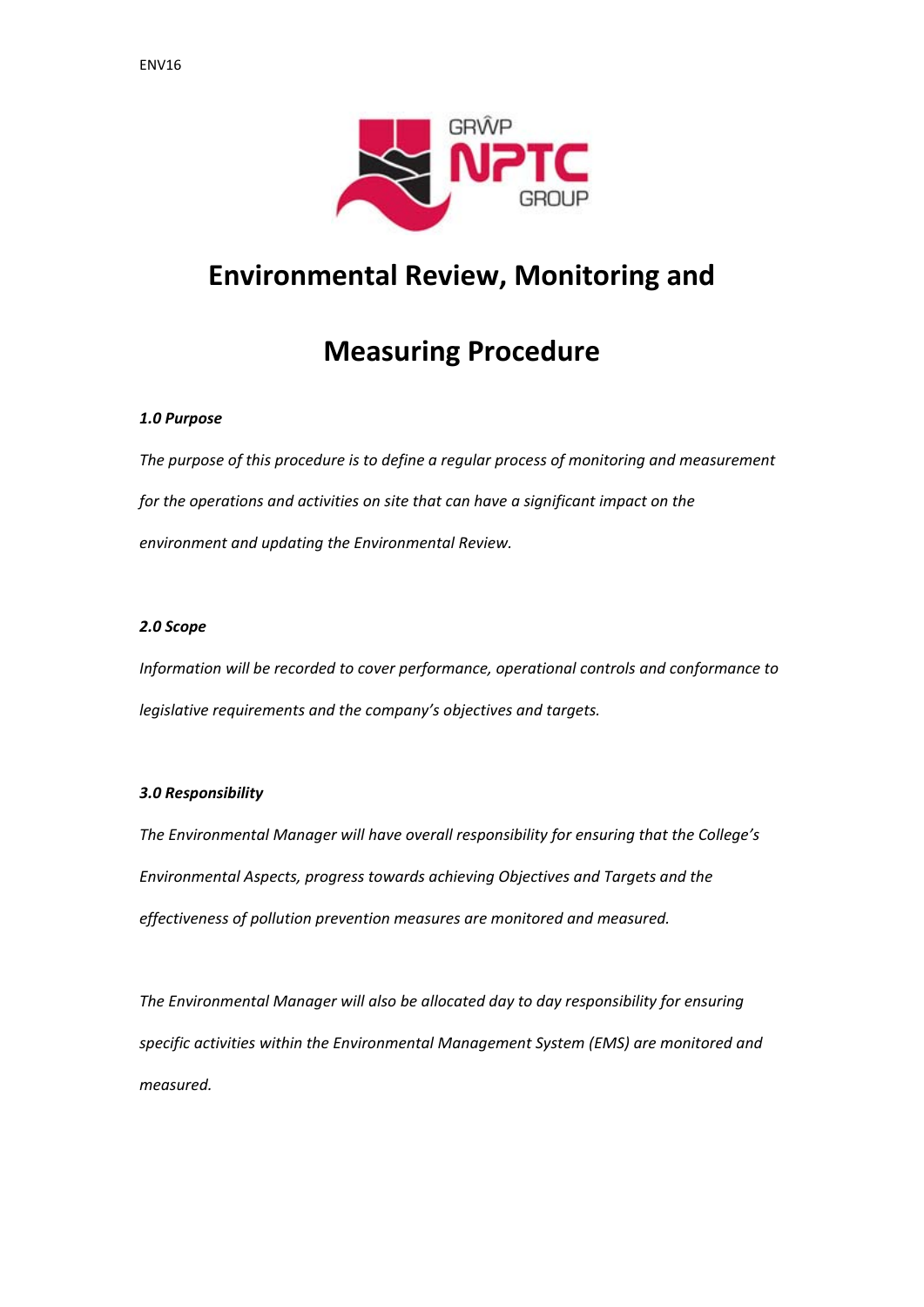### *4.0 Procedure*

#### *4.1 Environmental Review*

*NPTC Group will undertake an Environmental Review in accordance with the requirements of the Green Dragon Environmental Standard.* 

*The Environmental Review shall be revised and updated (or where appropriate) annually to reflect any changes in the operations of NPTC Group which may change the college's impact on the environment.* 

### *4.2 Objectives and Targets*

*The Environmental Manager and a member of senior staff will allocate responsibilities to staff members and students for each Objective. Expertise, experience and training will be taken into account when allocating responsibilities.* 

*Progress towards meeting the Objectives and Targets will be reviewed at a date agreed by the senior management and the person allocated the responsibility for the control and monitoring of the specific objective and target.*

*If any problems are identified then appropriate action will be agreed between the two parties.*

#### *4.3 Legal Compliance*

*Documented environmental legislation compliance checks will be undertaken as part of normal working practices.*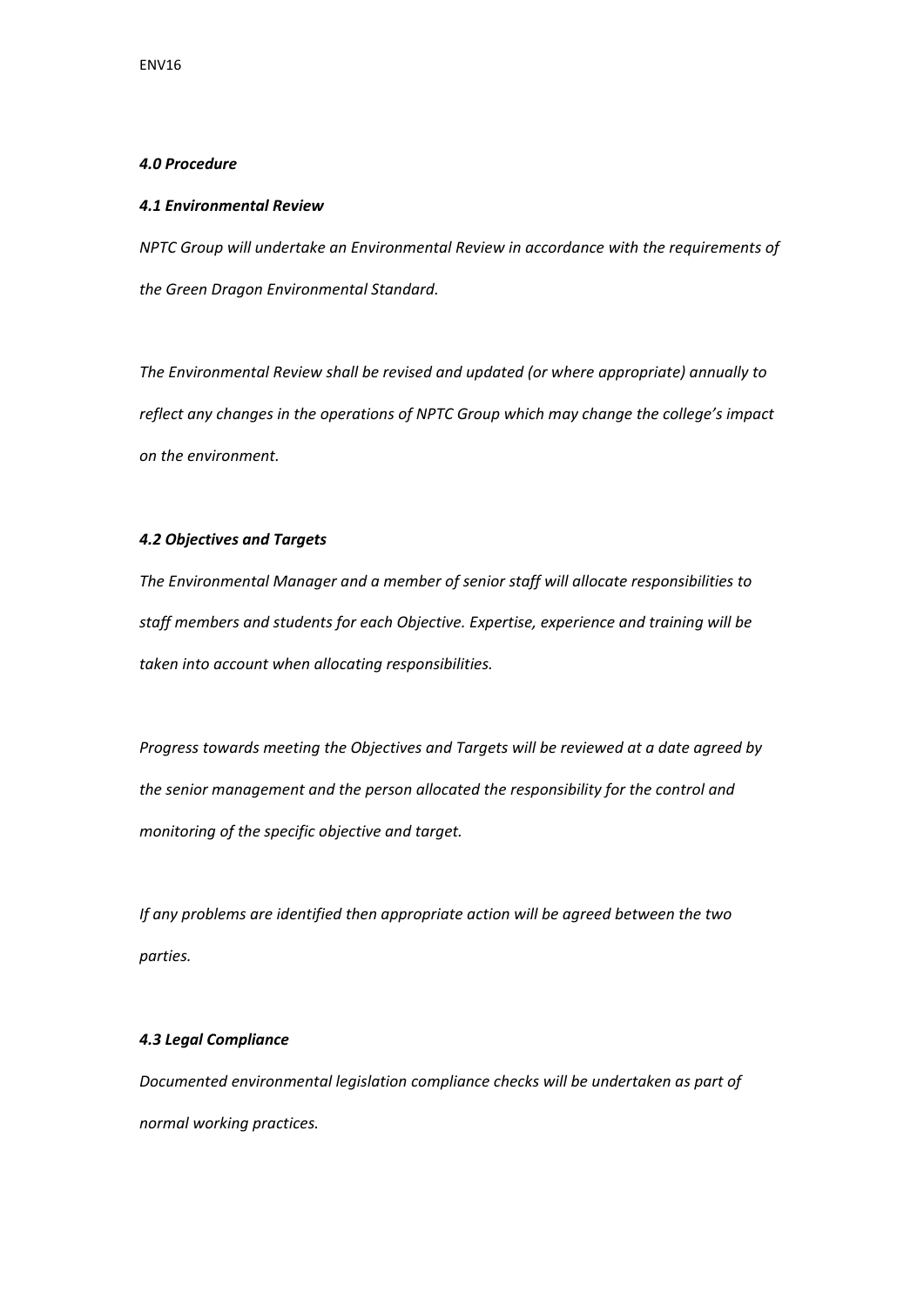*If a non‐conformance is identified, responsibility and a timescales for corrective action will be allocated immediately to an appropriately skilled employee.*

*The college will keep a Register of Environmental Legislation which will be reviewed annually and updated as necessary.* 

*The College has signed up with NetRegs for regular environmental legislation updates.* 

#### *4.4 Energy and Water Consumption*

*An allocated member of staff will be responsible for electricity, gas and water consumption ‐ where electronic meters are not recording consumption a meter readings will be taken.*

*These readings should be inputted into appropriate Energy and Water monitoring sheets.*

*For the purpose of carbon data collection use of the 'Carbon Conversion Factors Tables' tables within the Green Dragon Standard will be used.*

*These monitoring records must be retained for a period of at least 3 years in a manner that ensures they remain legible and easily accessible.*

#### *4.5 Transport (Direct)*

*It is the responsibility of the Environmental Manager to record all transport mileage and fuel consumption undertaken by staff either using their personal vehicles or college vehicles.* 

*It will be the responsibility of the Environmental Manager to record the journeys undertaken by public transport, flying or cycling.*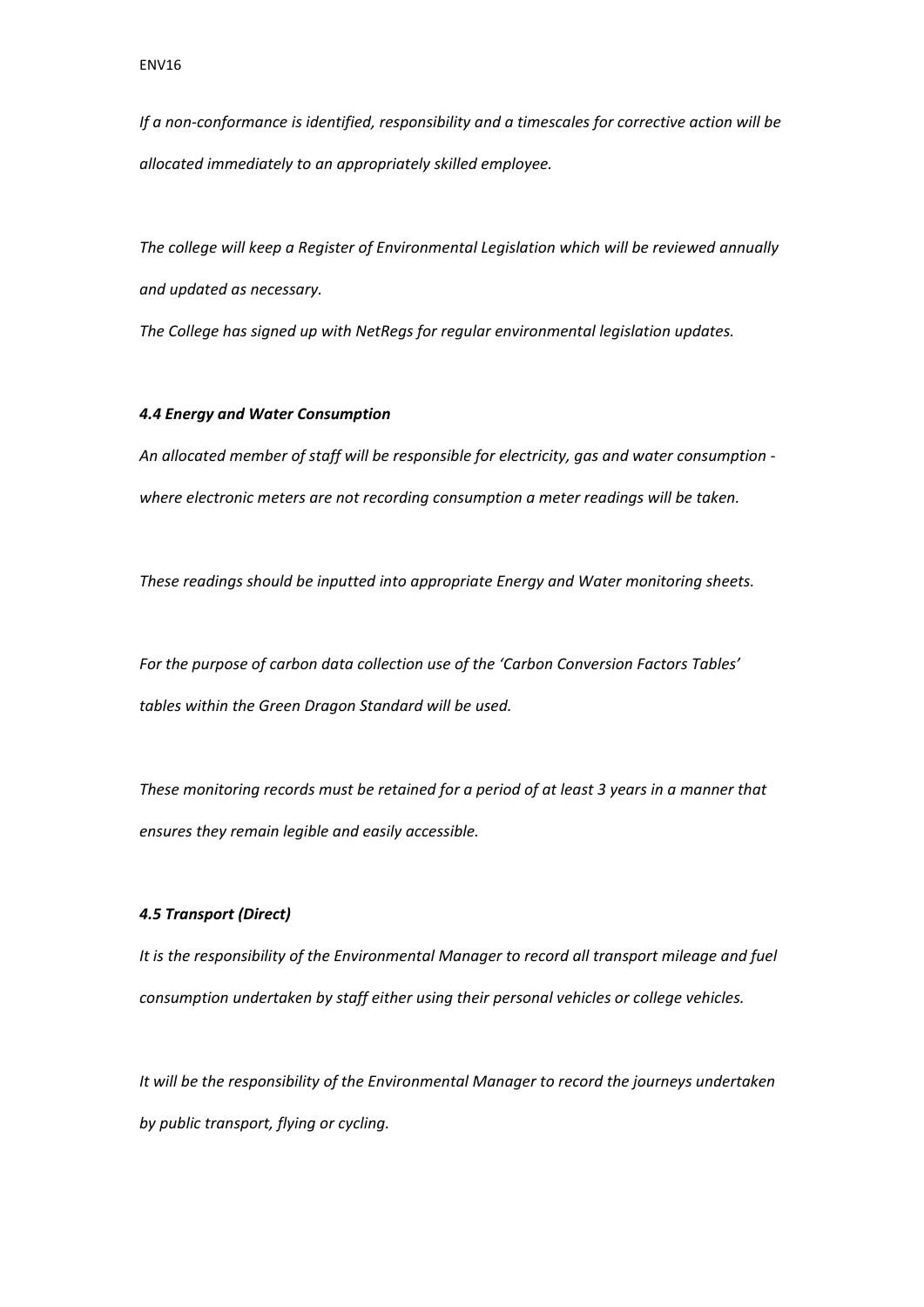*Travel data will be inputted into appropriate Transport Monitoring spread sheet.* 

*For the purpose of carbon data collection use of the 'Carbon Conversion Factors Tables' tables within the Green Dragon Standard will be used.*

#### *4.6 Waste Monitoring*

*Volumes or weights of waste disposed by NPTC will be recorded and whether the waste is sent for landfill, reused or recycled will be detailed. Waste disposal records (waste transfer notes/consignment notes) are to be retained by senior management at NPTC Group. Waste Transfer Notes are to be archived for a minimum of 2 years and Waste Consignment Notes for a minimum of 3.*

*Waste Monitoring Data will be inputted into appropriate waste monitoring sheets.* 

#### *4.7 Carbon Dioxide Data Collection*

*Energy, transport and waste emissions collated shall be reported on an annual basis within either the Environmental Statement or Environmental Report and endorsed by senior management. The information will be made publically available.* 

*The following conversion factors are to be used when calculating NPTC Group's carbon emissions:*

*Electricity: Tonne CO2 = (unit (kWh) x 0.5246) / 1000*

*Gas: Tonne CO2 = (unit (kWh) x 0.1836) / 1000*

*Diesel: Tonne CO2 = (liters x 2.5813) / 1000*

*Petrol: Tonne CO2 = (liters x 2.1833) / 1000*